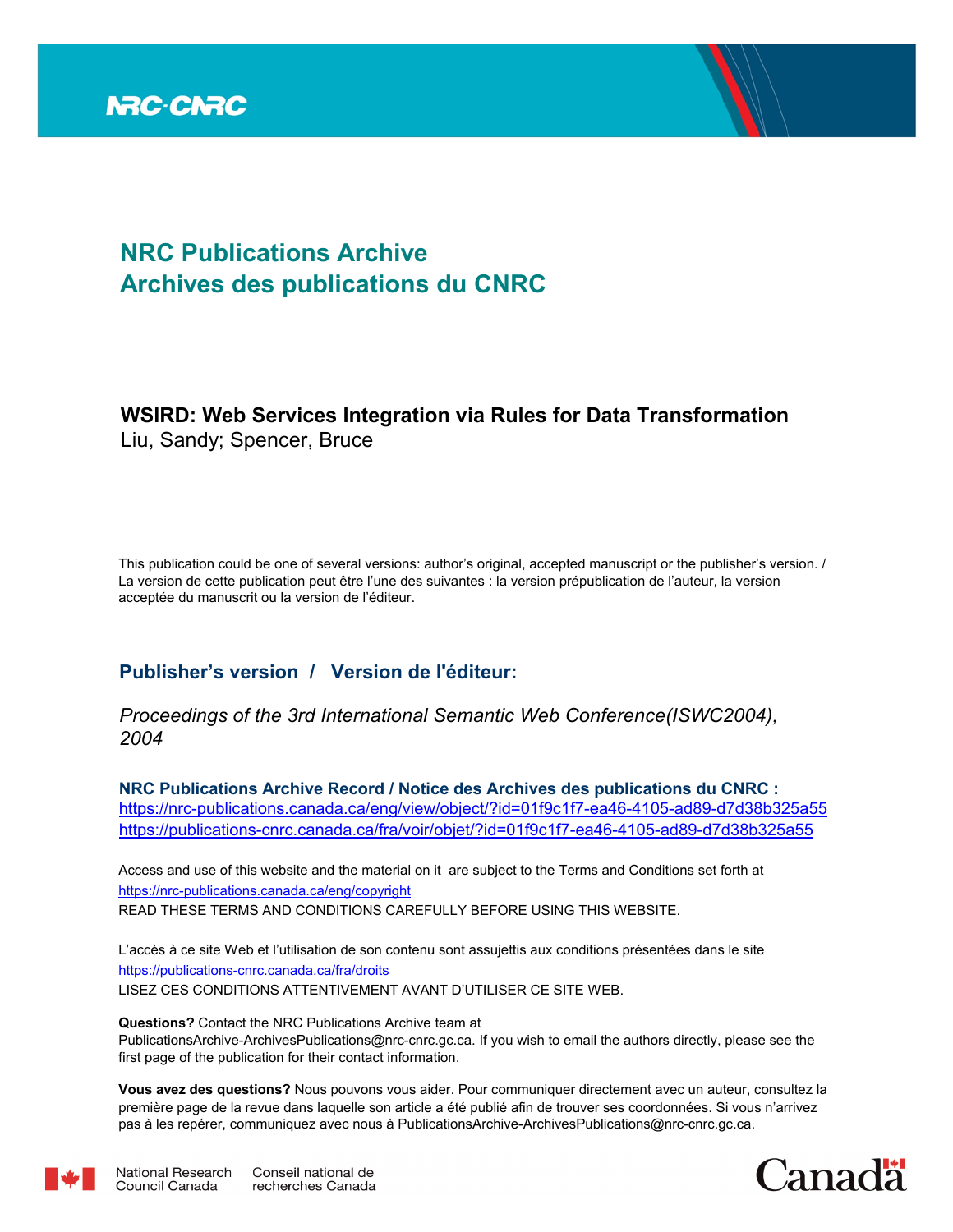

National Research Council Canada

Conseil national de recherches Canada

Institute for Information Technology

Institut de technologie de l'information



# *WSIRD: Web Services Integration via Rules for Data Transmission \**

Liu, S., and Spencer, B. November 2004

 $*$  published in the Proceedings of the  $3<sup>rd</sup>$  International Semantic Web Conference (ISWC2004). Hiroshima, Japan. November 7-11, 2004. NRC 48056.

Copyright 2004 by National Research Council of Canada

Permission is granted to quote short excerpts and to reproduce figures and tables from this report, provided that the source of such material is fully acknowledged.

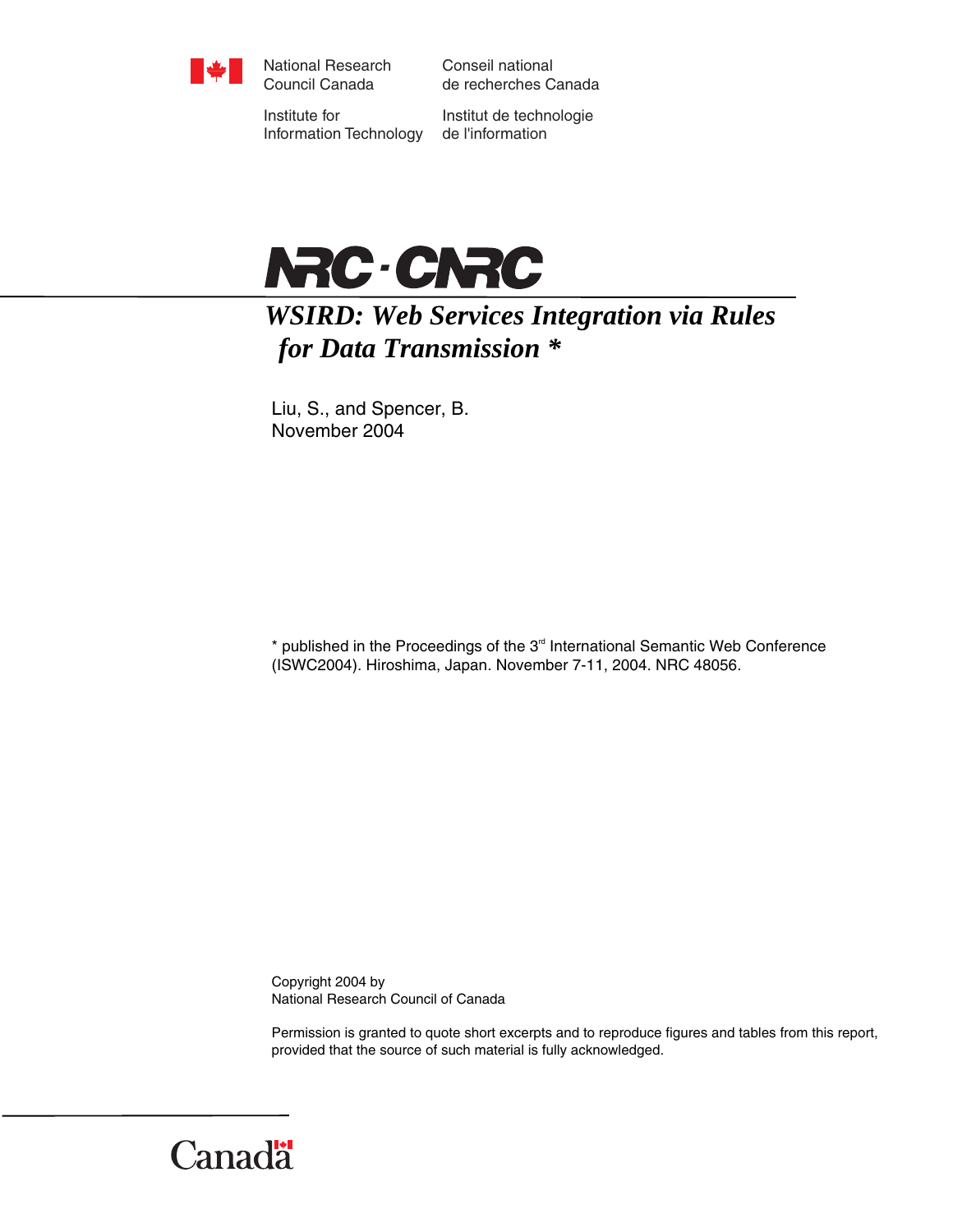## **WSIRD: Web Services Integration via Rules for Data Transformation**

**Sandy Liu and Bruce Spencer**

Institute for Information Technology – e-Business National Research Council of Canada {sandy.liu,bruce.spencer}@nrc.gc.ca

#### **Abstract**

We suppose that two Web Services with semantically similar data models are to be composed so that the output of one contributes to the input of the other. The task is made easier by having access to OWL-S descriptions of each Web Service, in particular the syntax and semantics of their data models. This paper describes a running prototype of the Web Services Integration via Rules for Data Transformation (WSIRD) system, which consists of two parts: an off-line system that infers data transformation rules, and an on-line system that runs the rules effecting the transformation. The rules can incorporate calls to data conversion and type casting procedures to accommodate differences in the two data models.

## **1 Introduction**

Many works in Semantic Web Services composition have focused on matchmaking at the conceptual level where the details of how data will be passed among a set of composed services are often ignored. For instance, the output of a Web Service that can provide lists of available flights ideally can be used as input for another Web Service for flight reservation. In reality, with the distributed and independent nature of Web Services, the output of the first Web Service often cannot be used directly as input to the second one. To bridge this gap, the objective of our work is to generate an appropriate message required by the downstream Web Service from the message(s) of the upstream Web Services. This paper gives an overview on how this integration process can be achieved with our proposed solution: WSIRD (Web Service Integration via Rules for Data transformations).

### **2 WSIRD: An Overview**

WSIRD is designed based on the assumption that there exist rich semantic descriptions for both the upstream and downstream Web Services. WSIRD uses our customized Description Logic reasoner to generate a set of data transformation rules based on semantic descriptions of the services to be integrated. This set of transformation rules is then imported to our Inference Queue, a queuing inference engine. During runtime, the upstream message is passed through the Inference Queue, which runs the rules and produces the required input message for the next service.

As OWL became a W3C Recommendation, we use OWL-S [Coalition, 2004], the OWL-based ontology for Web Services, for describing the semantic information for each Web Service. OWL-S describes Web Services in three levels of abstraction: the *service profile*, the *process model*, and the *service grounding*, describing respectively what the service does, how it does it, and how to access it. In WSIRD, we assume that matchmaking or service composition is done based on the abstract description (i.e. Service profile or/and process model). WSIRD then handles the semantic Web Services integration at the grounding level, where the complete details are found for each of the message components. WSIRD can be divided into two subsystems: the off-line system and the on-line system.

#### **2.1 The Off-line System**

The off-line system is used before the actual service invocation in order to prepare necessary transformation rules for the on-line system. Figure 1 shows the components of the off-line system. The following section describes the two key components in the off-line system: the *Rule Compiler* and the set of *Converters*.



Figure 1: The components of the off-line system

#### **The Rule Compiler**

As illustrated in Figure 1, the input of the rule compiler includes the OWL-S descriptions, the WSDL descriptions, and auxiliary ontologies for both upstream and downstream Web Services. It also includes the specifications of converters, which will be discussed in the subsequent section. The rule compiler makes use of a tableau  $\overline{A}\mathcal{LC}$  Description Logic reasoner (written in Prolog). According to these semantic information, the rule compiler can find the correspondences between components of the upstream message and the downstream one. It generates data transformation rules in first-order logic. Should the integration is deemed